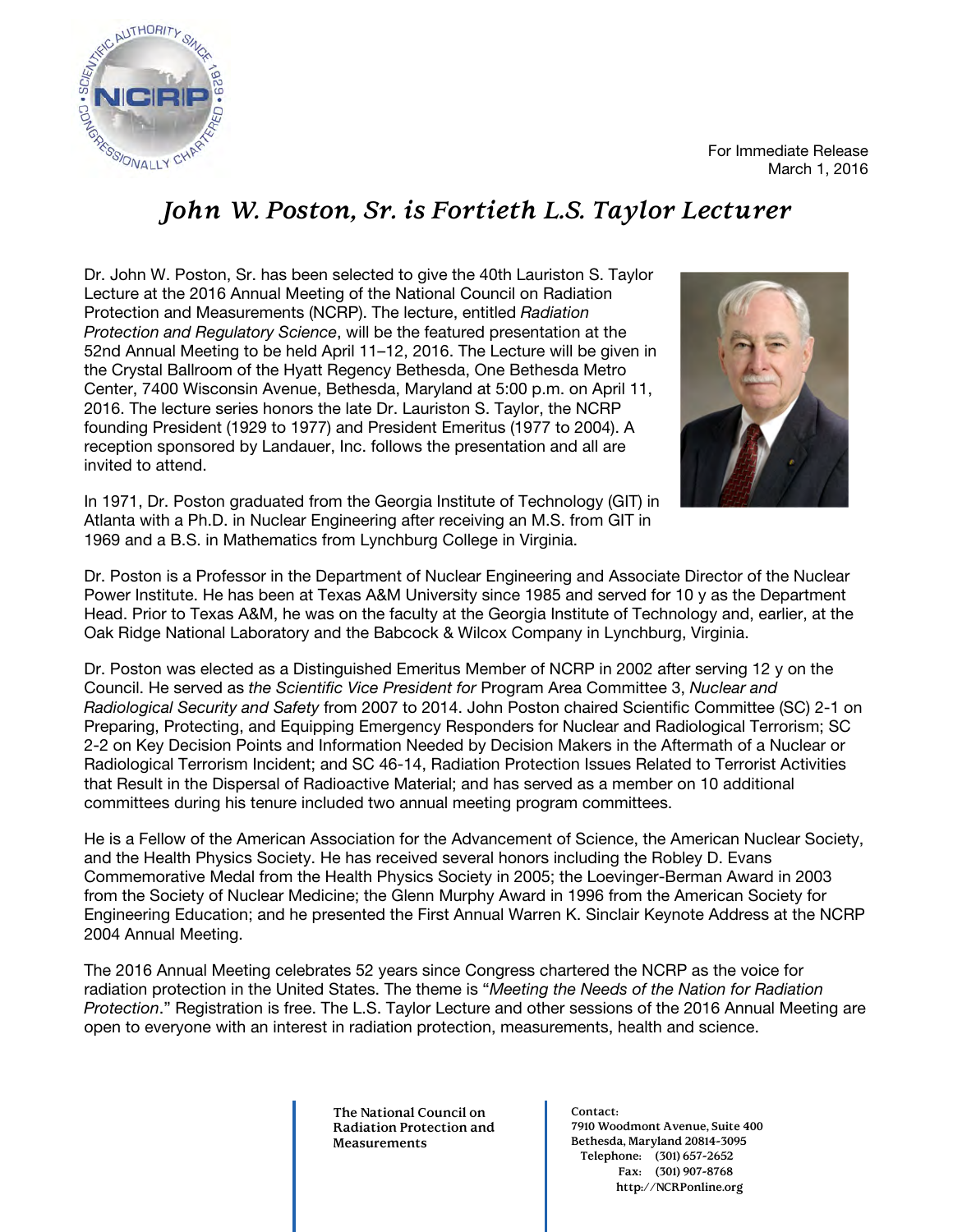

# **40th Lauriston S. Taylor Lecture**

#### **Lauriston Sale Taylor** 1902 *–* 2004

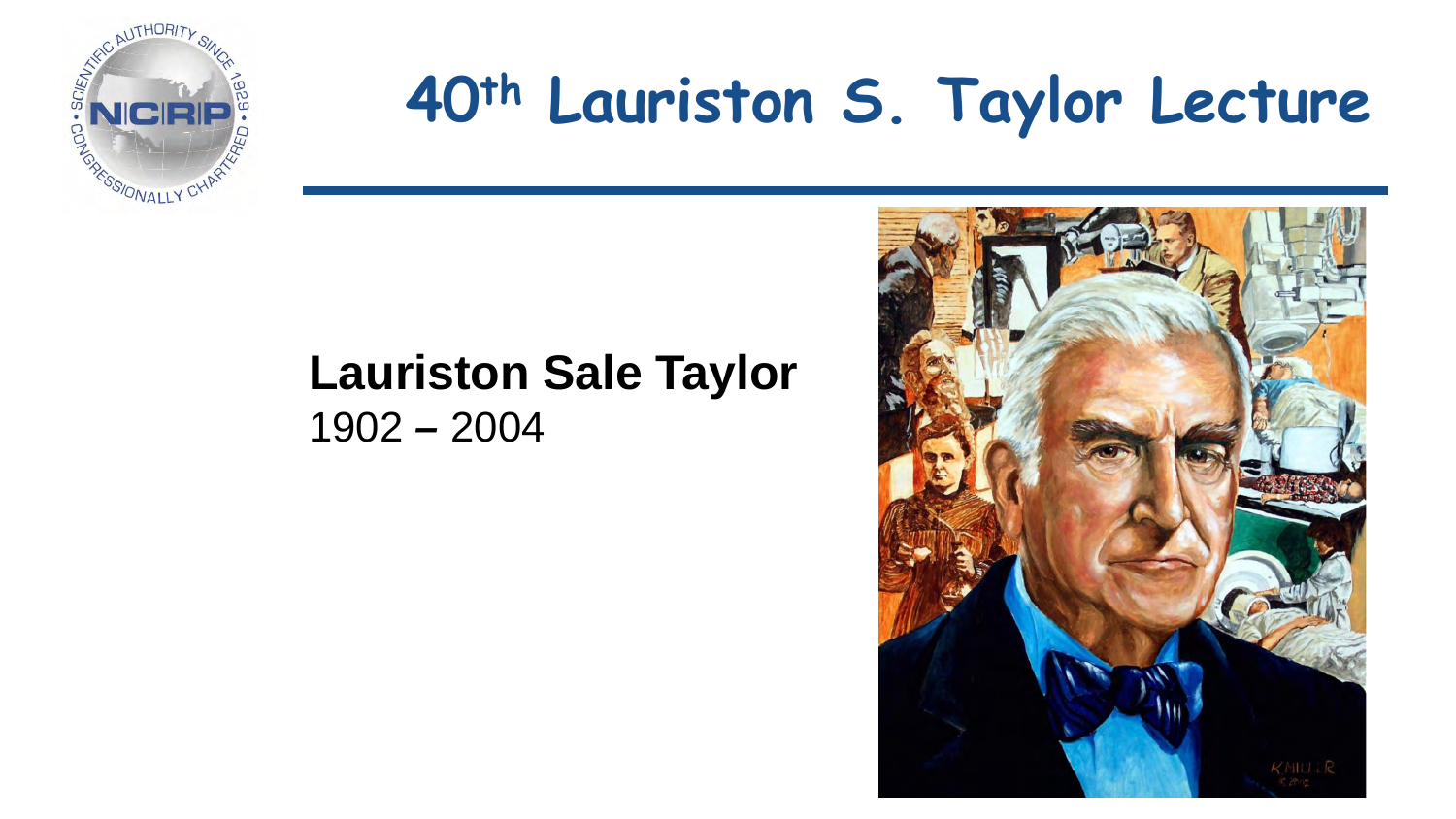

# **Giants in the Field**



Fred Mettler in his 2014 Taylor Lecture spoke about "the shoulders of giants."

For the NCRP "the standouts were John Poston and Edith Quimby, who both had been on 12 committees!"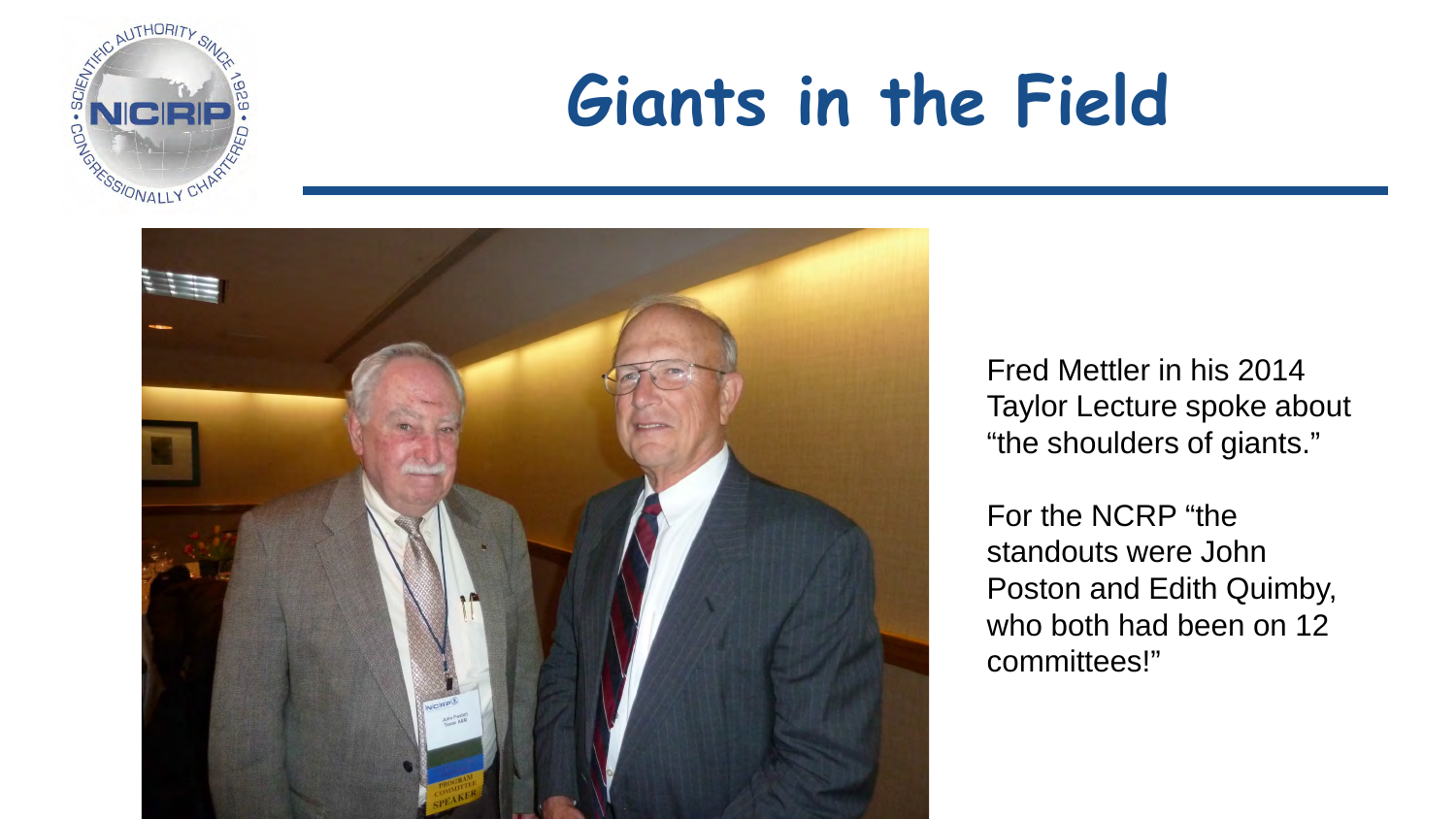

# **40th Lauriston S. Taylor Lecture**



#### **John W. Poston, Sr.**

*Radiation Protection and Regulatory Science*

> Introduced by Mike Ryan

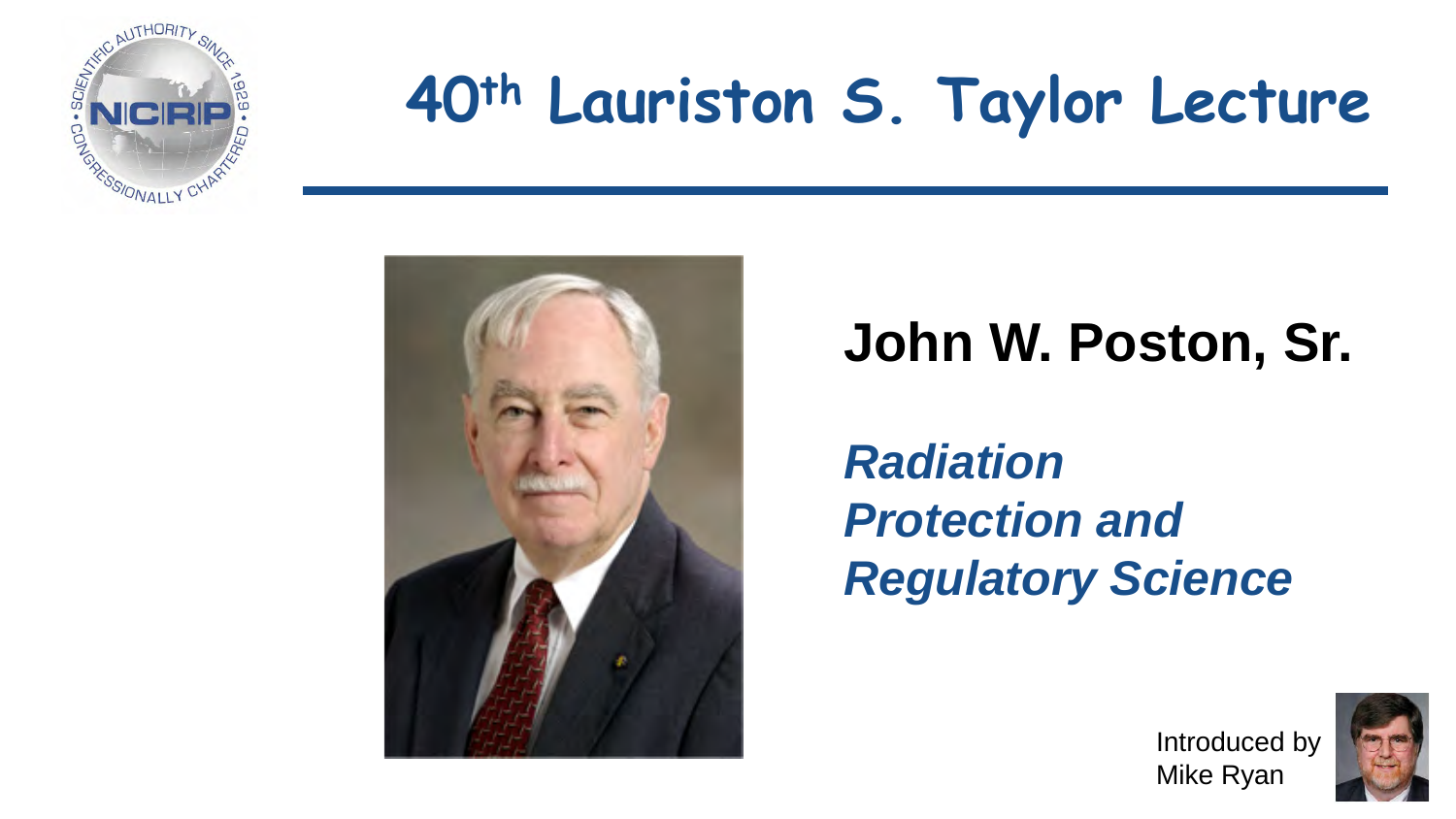#### **Radiation Protection and Regulatory Science**

#### **John W. Poston, Sr.**

Professor Department of Nuclear Engineering Texas A&M University

41st Lauriston S. Taylor Memorial Lecture April 11, 2016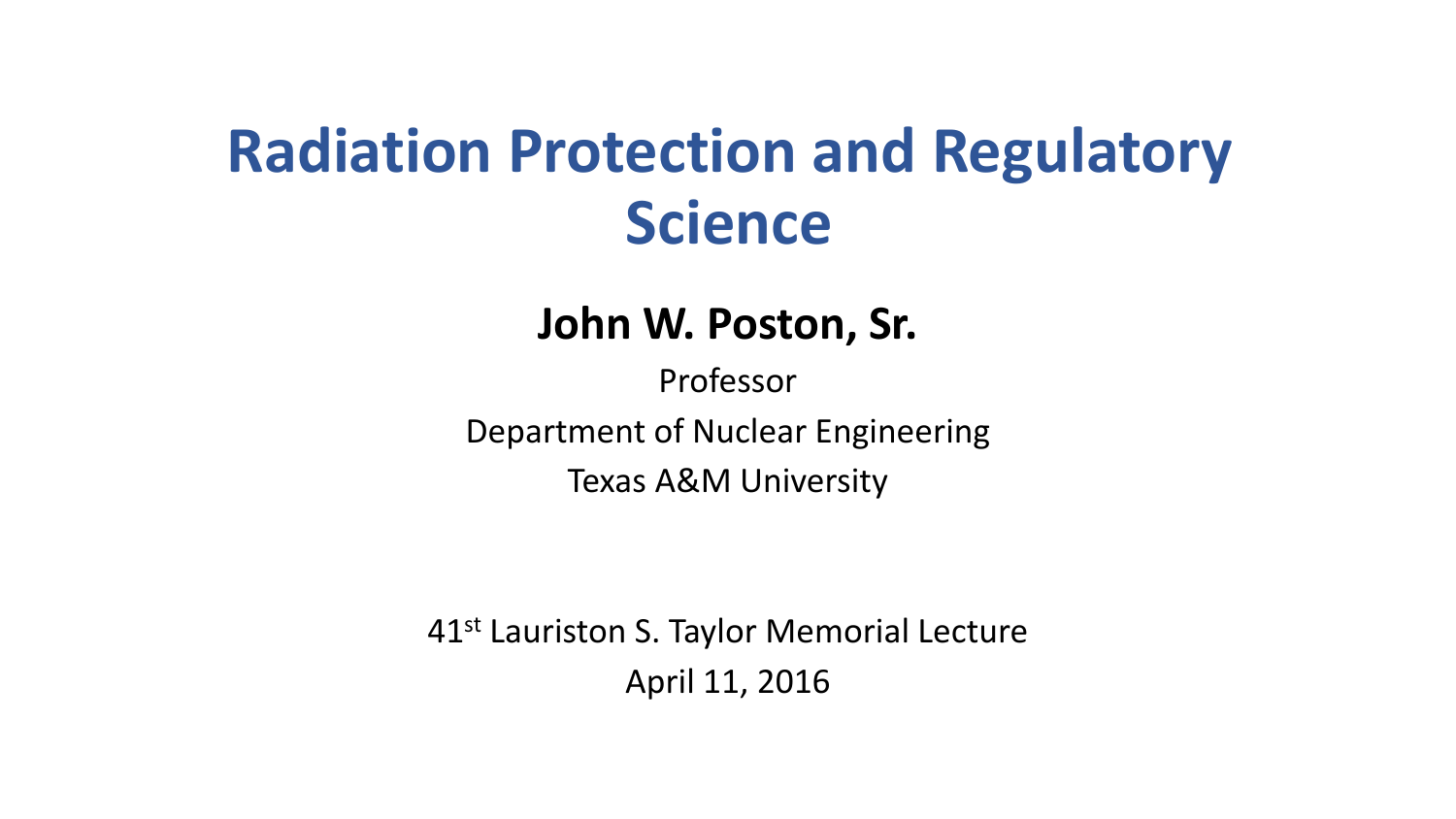#### **NCRP Mission**

• "……. to support radiation protection by providing **independent** scientific analysis, information, and recommendations that represent the consensus of leading scientists."

Emphasis added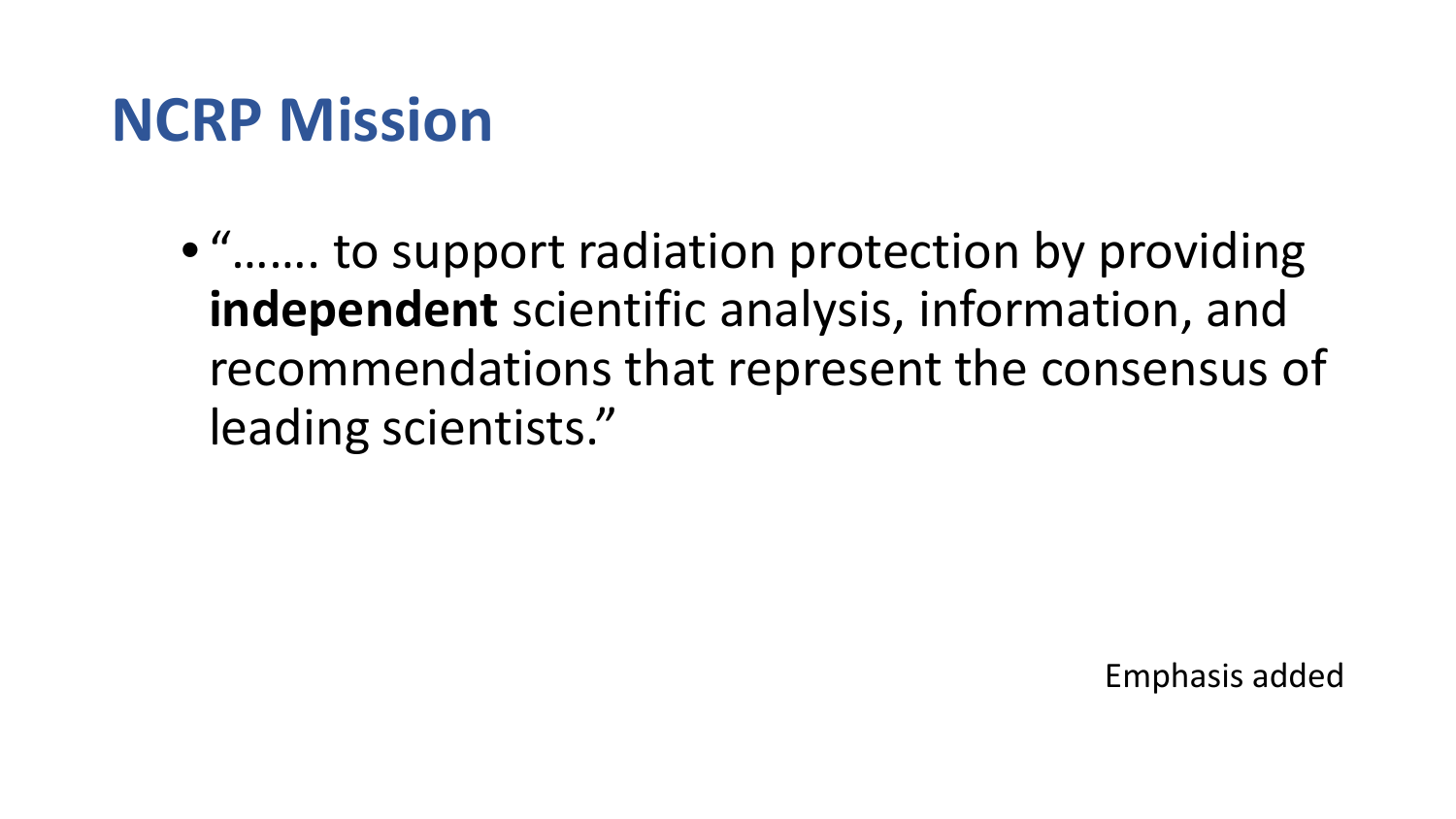#### **Lord Ernest Rutherford**

"That which is not measurable is not science. That which is not physics is stamp collecting."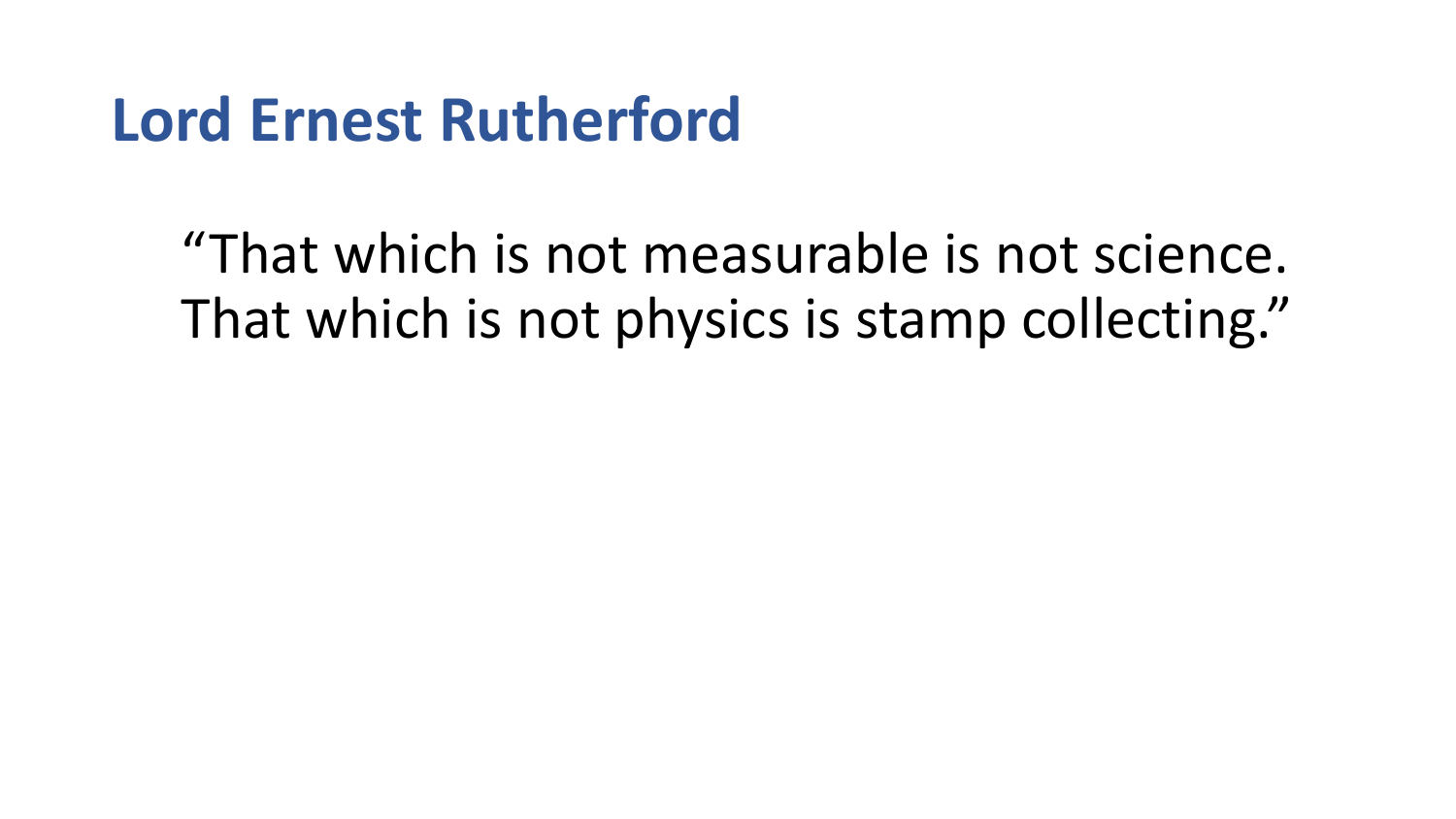### **Professor Uchiyama**

- "the science of optimizing scientific and technological developments according to objectives geared toward human health."
- In essence, regulatory science is that science generated to answer political questions in terms of human health.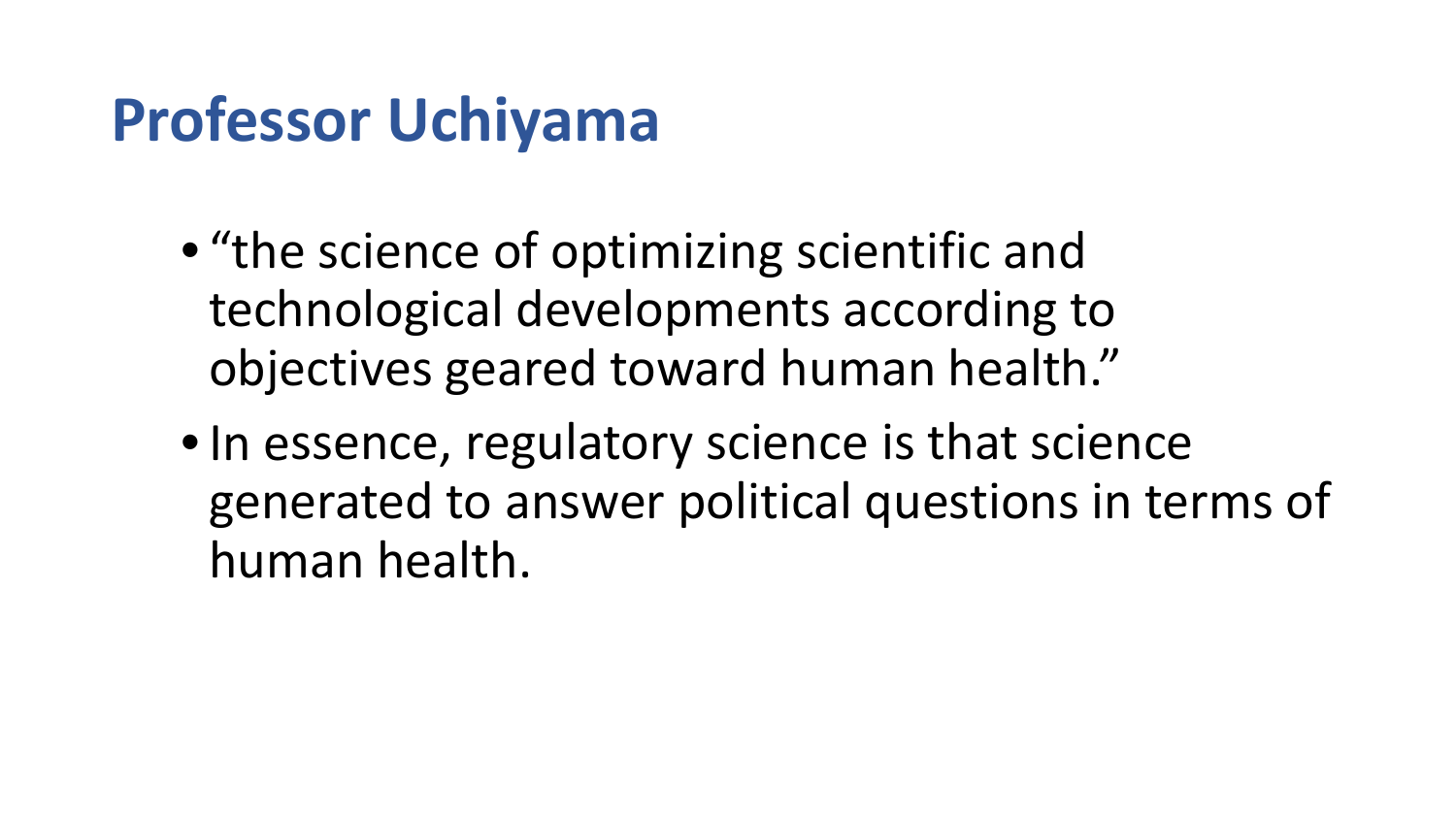### **Dr. Alan Moghissi**

• "Regulatory science is a scientific discipline consisting of the development and application of scientific methods, tools, approaches, and other relevant processes derived from various scientific disciples used in regulatory and policy decisions."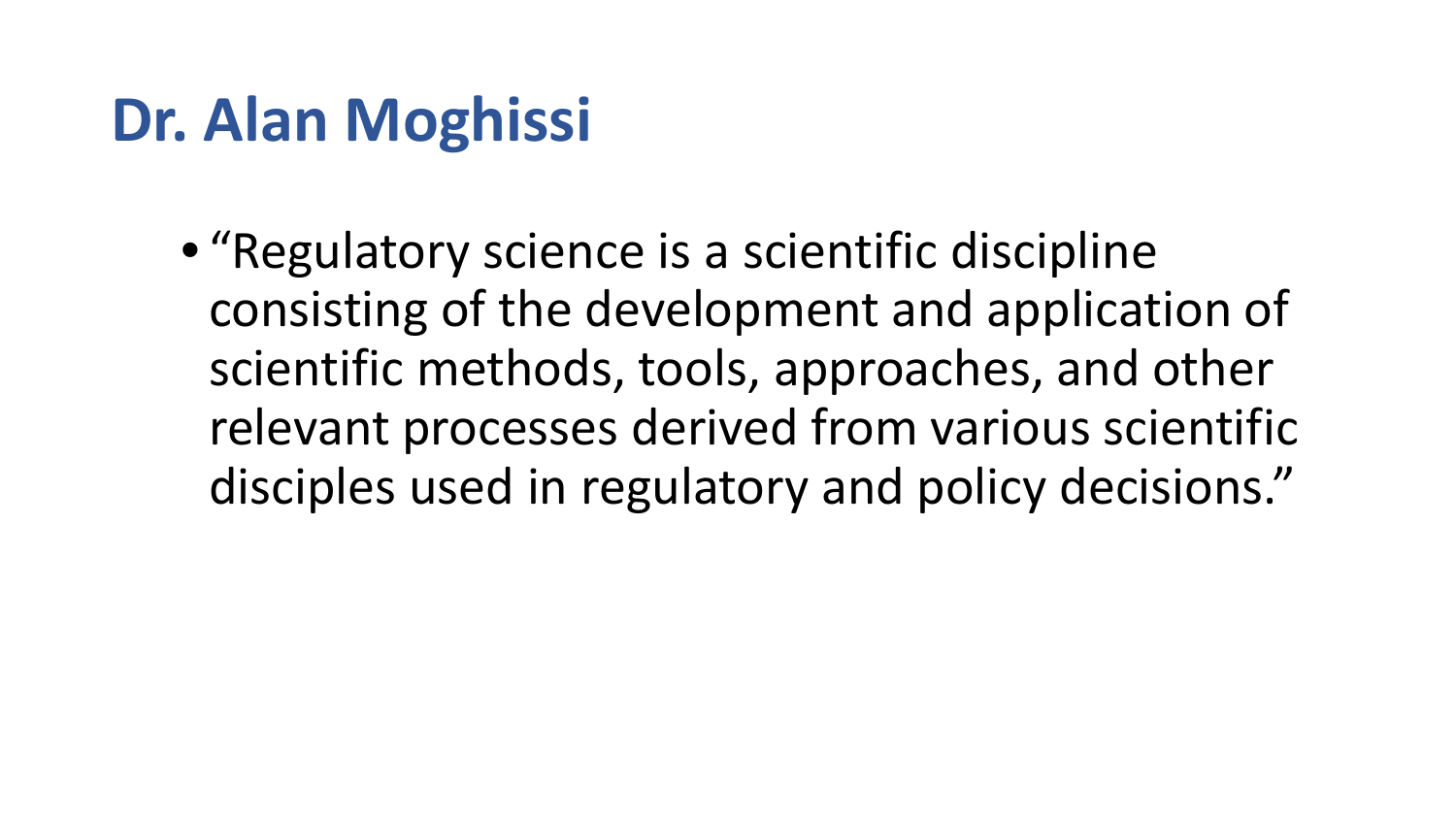#### **Walter Claus**

• "In short, it is just about all things to health physicists whose job is to provide protection against the potential hazards of radiation, while at the same time making it possible for the human race to enjoy all the benefits which may arise from the use of atomic energy."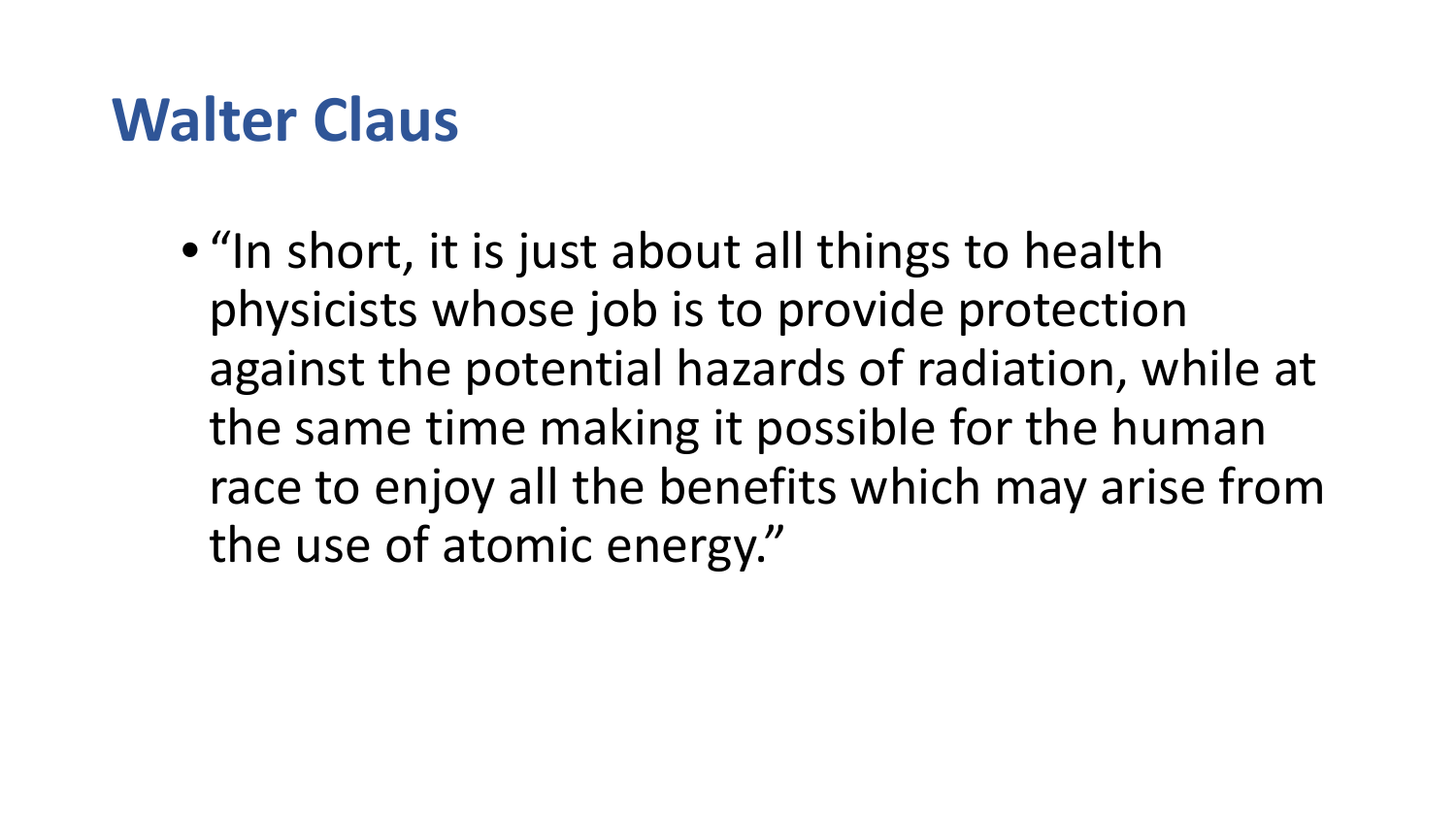### **The Linear Nonthreshold**

• "In conclusion, the weight of evidence, both experimental and theoretical, **suggests** that for many of the biological lesions which are precursors to cancer (such as mutations and chromosome aberrations) the possibility of a linear- nonthreshold dose-response relationship at low doses cannot be excluded."

Emphasis added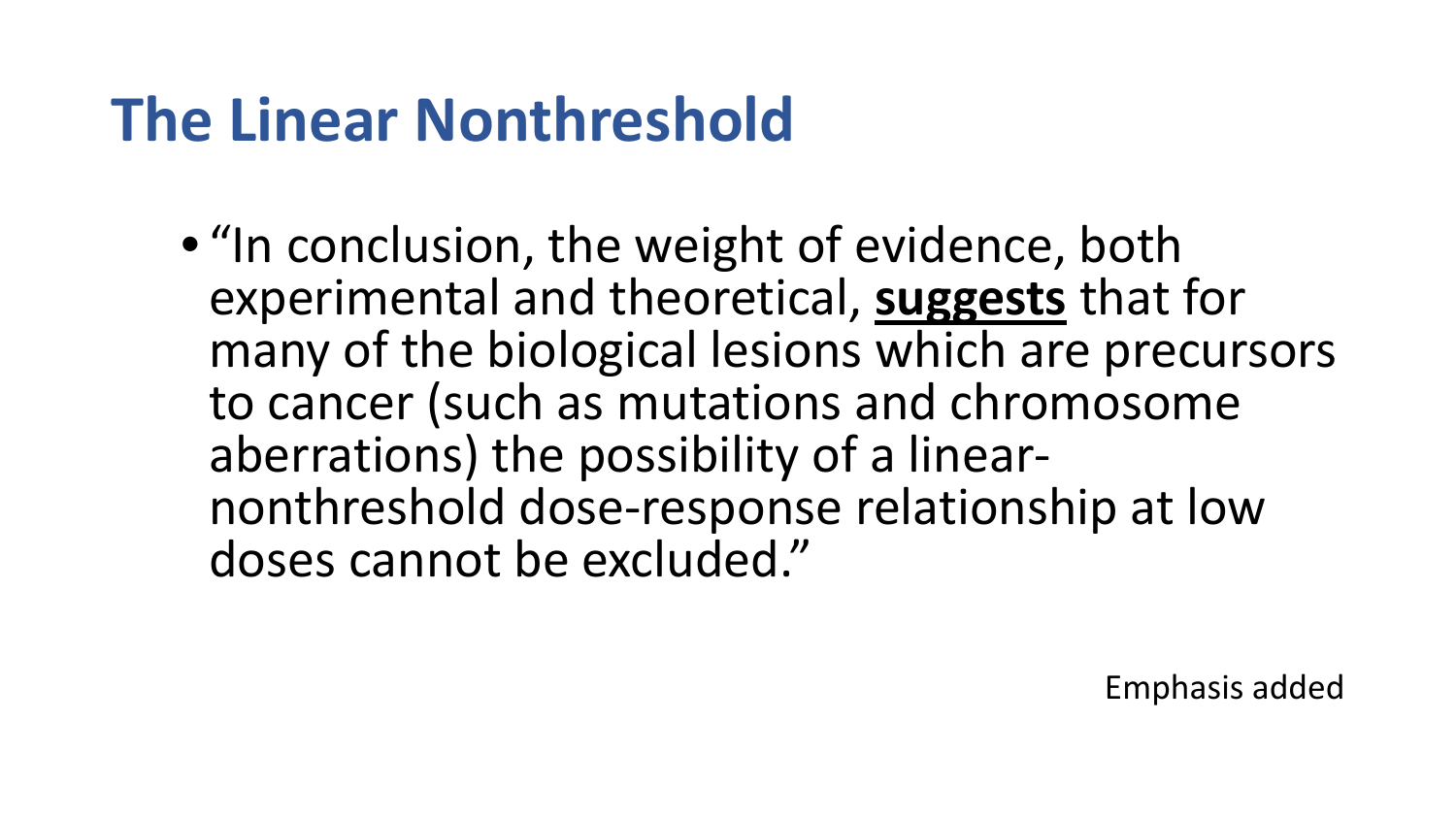### **Summary**

- •Let's be mindful of the many impacts of making perhaps unnecessary changes to recommendations affecting the practice of radiation safety in the United States.
- •Will there be a "net positive benefit?"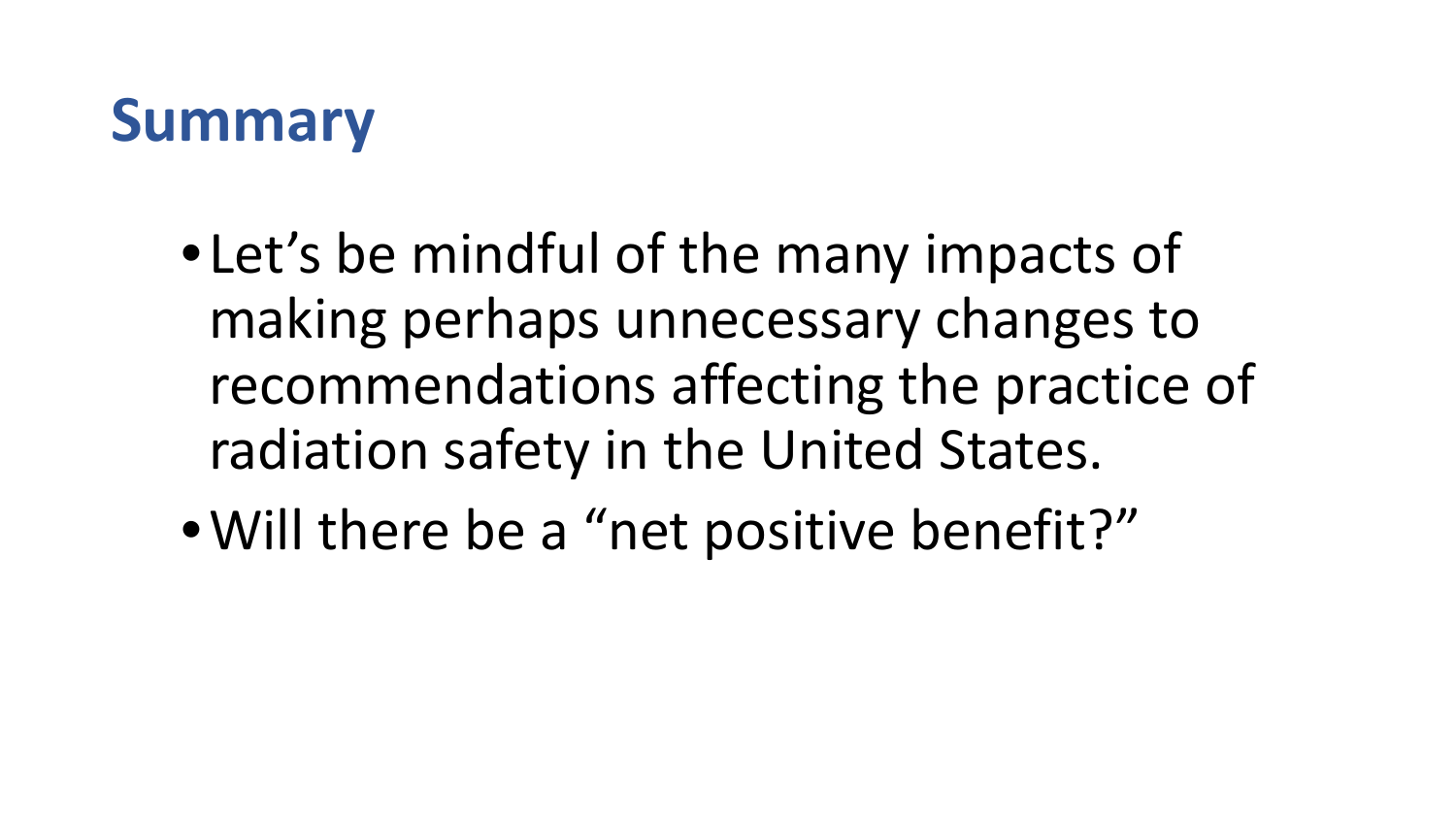#### **The Linear Nonthreshold**

• "The existing epidemiological data on the effects of low-level irradiation are **inconclusive**, however, and, in some cases, **contradictory**."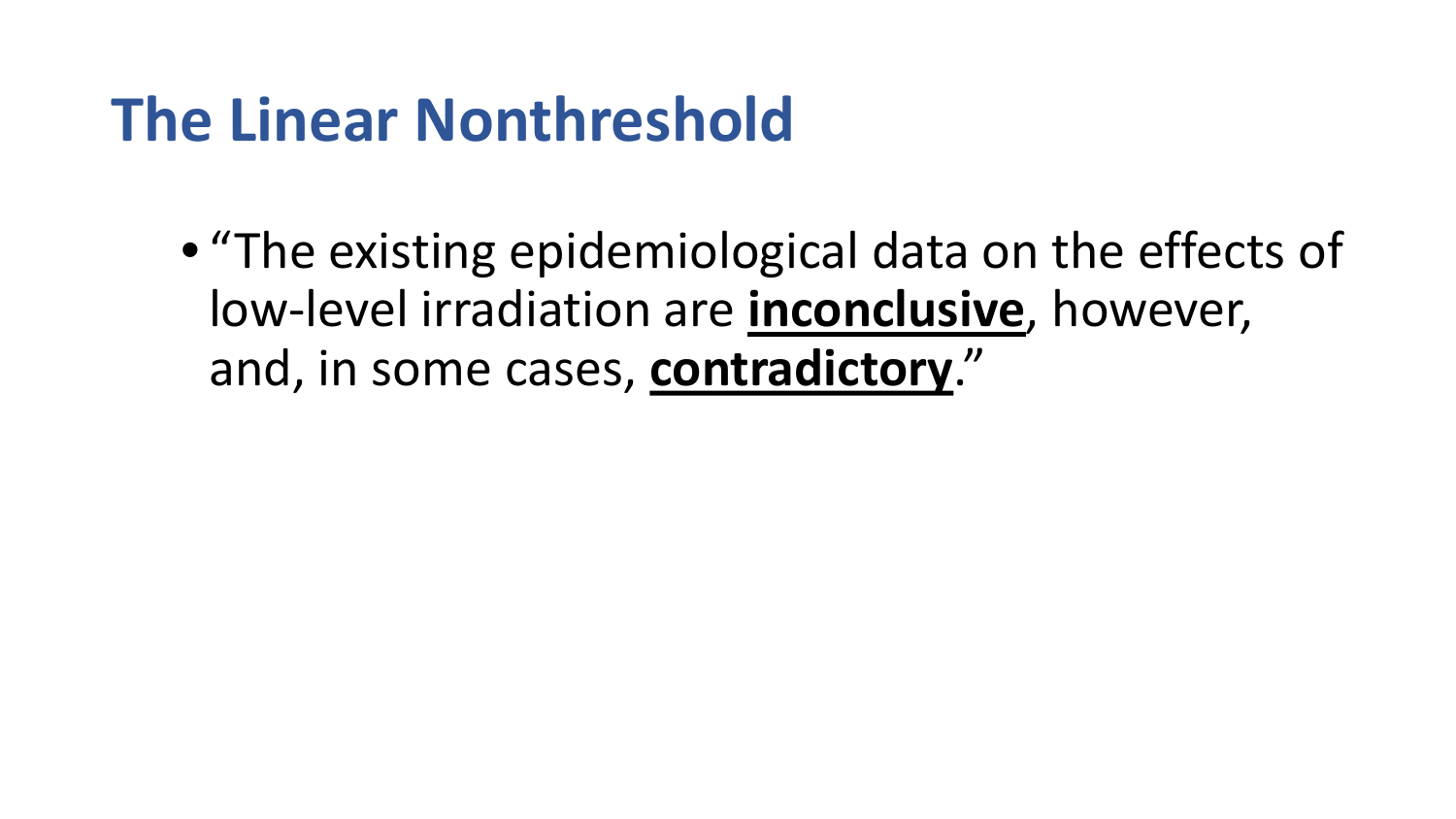## **The International Commission on Radiological Protection**

• "The Commission wishes to reiterate that its policy is to consider the fundamental principles upon which appropriate radiation protection measures can be based. **Because of the differing conditions that apply in various countries, detailed guidance on the application of its recommendations, either in regulations or in codes of practice, should be elaborated by the various international and national bodies that are familiar with their needs.**"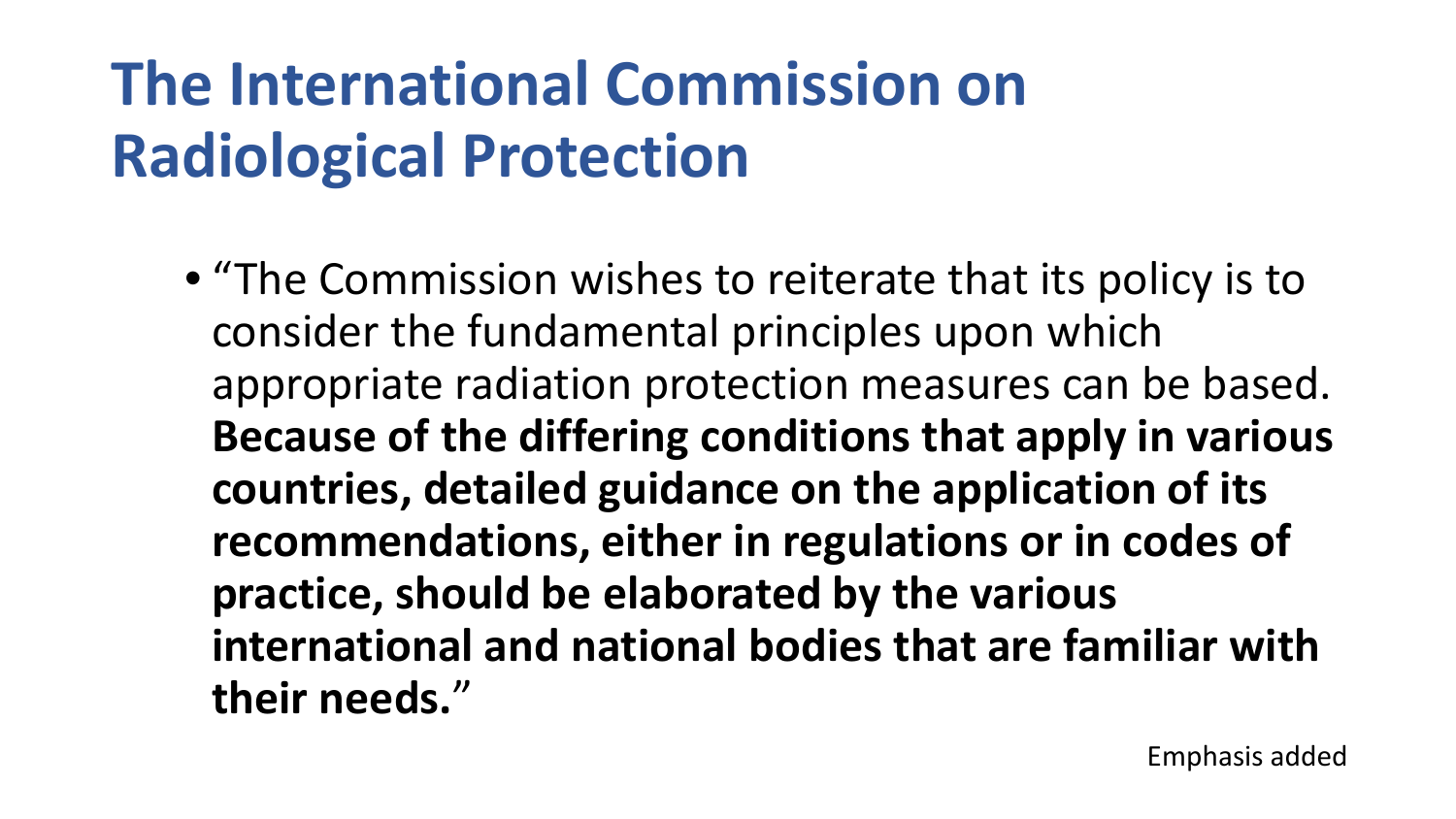## **The International Commission on Radiological Protection**

• "The Commission recognizes that the individual experts responsible for putting radiation protection into practice need guidance that is sufficiently flexible to allow for national, regional or other variation. For this reason, the Commission's recommendations are intended to provide an appropriate degree of flexibility. **Because of this, the form in which the recommendations are worded will not necessarily be suitable, and may often be inappropriate, for direct assimilation into regulations or codes of practice.**"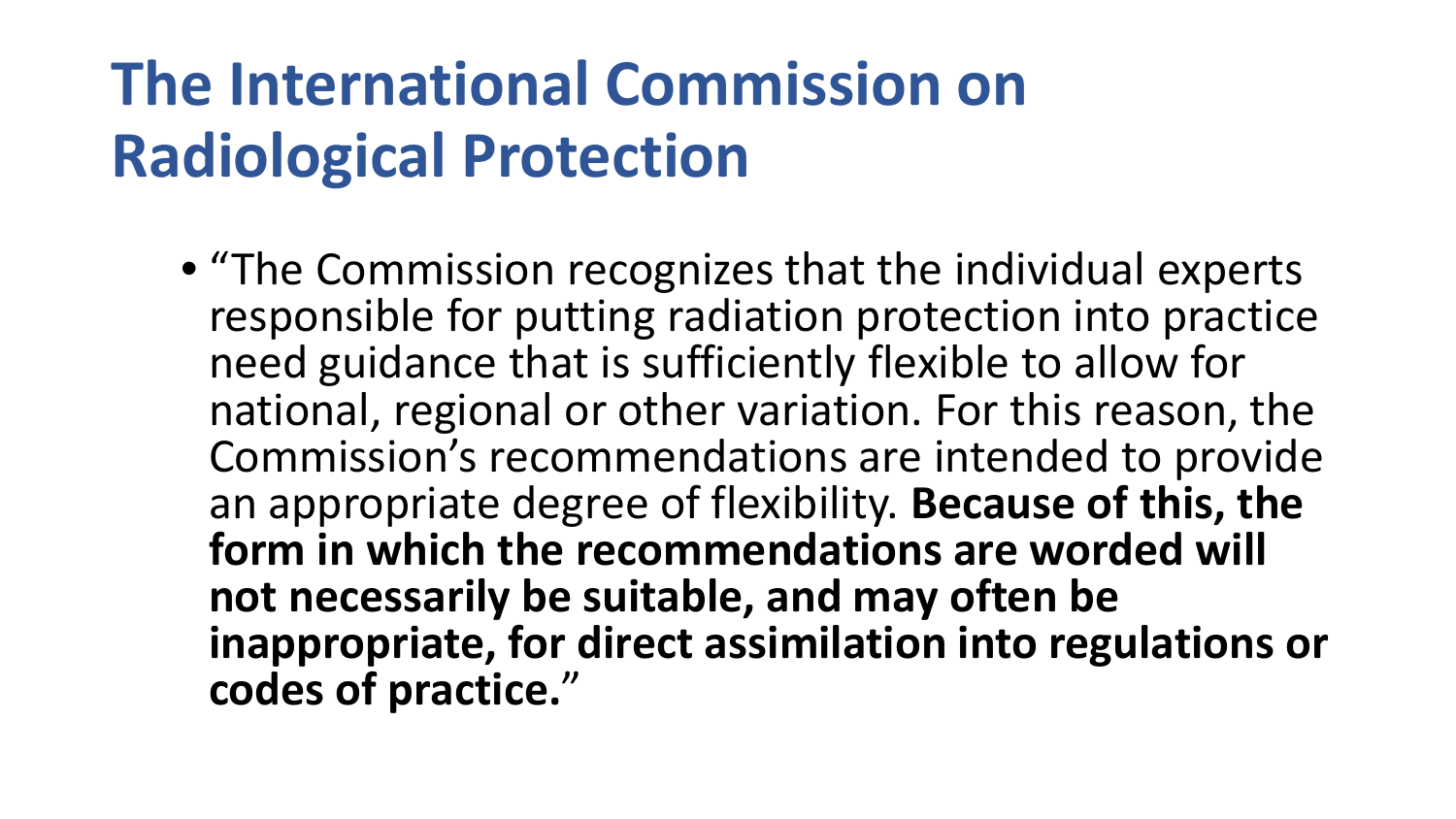#### **The Nuclear Safety Culture**

• "….. the core values and behaviors resulting from a collective commitment by leaders and individuals to emphasize safety over competing goals to ensure protection of people and the environment."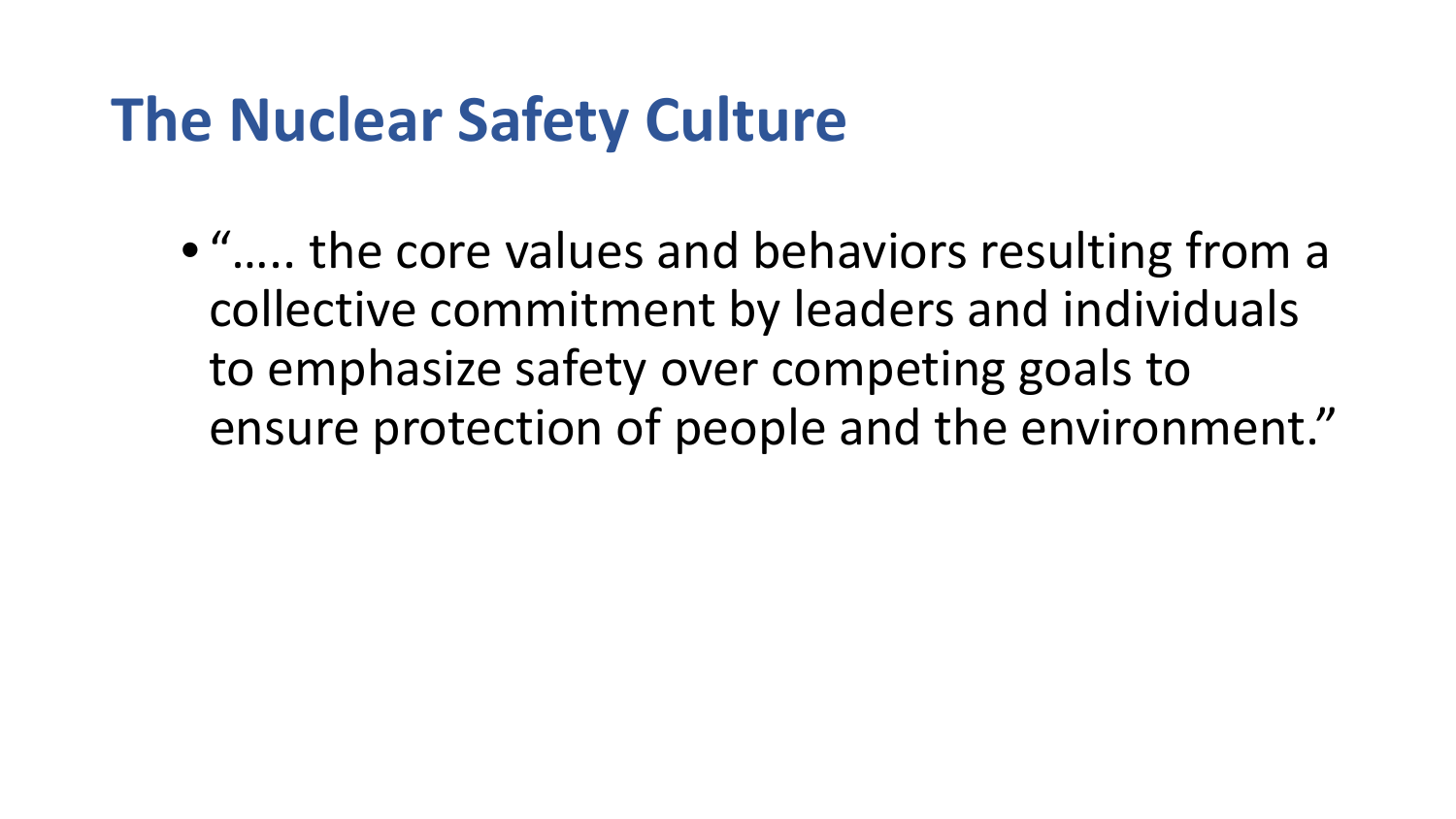#### **The Nuclear Safety Culture**

•There is a collective responsibility from top to bottom and no one is exempt from the obligation to ensure safety first. The watchword is, "a nuclear accident anywhere is a nuclear accident everywhere."